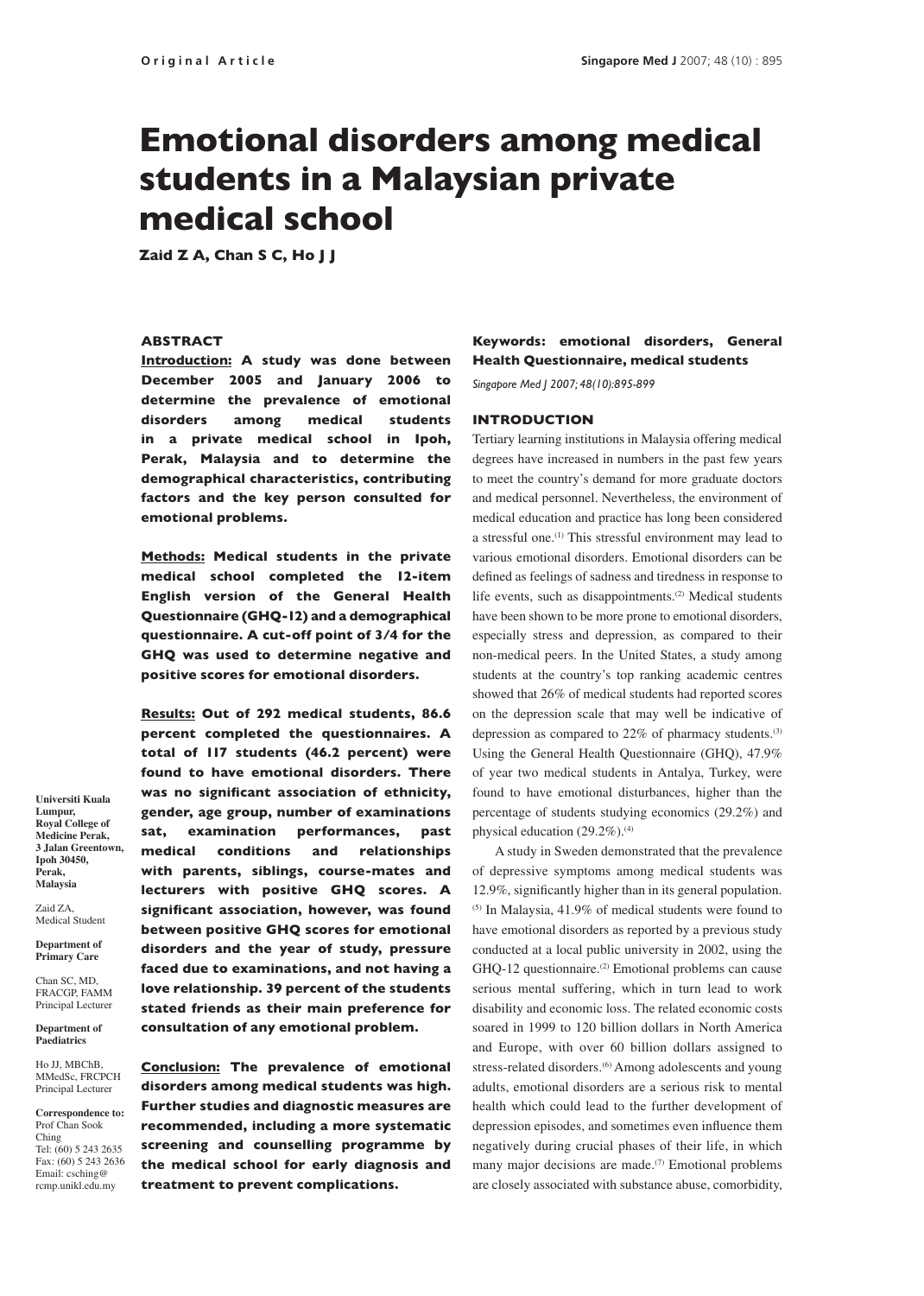personality changes, $(8)$  and even suicide attempts.<sup>(5)</sup> Similar consequences have been shown among medical undergraduates and new house officers.<sup>(1,3,5)</sup> These could affect medical students' academic performance as well as their functionality as future doctors.

The objective of this study was to determine the prevalence of emotional disorders among medical students at a private medical school in the state of Perak, and to look into its demographic characteristics and contributing factors, using the GHQ-12 questionnaire as its screening tool. The GHQ measures the current psychological well-being of a person.<sup>(9)</sup> This instrument was chosen as its validity is well-established internationally and locally.<sup>(9-11)</sup> It is also simple and easy to understand. The results would enable us to have a better view and understanding of emotional disorders among medical students in Malaysia, especially undergraduates from a private tertiary learning institution, and to enable us to take appropriate measures to overcome this problem.

# METHODS

A cross-sectional descriptive study was conducted on all undergraduate medical students in a private higher learning institution in Ipoh, Perak, Malaysia from December 2005 to January 2006. Prior approval from the ethical committee of the institution was obtained. Participation in the study was on a voluntary basis, and in order to guarantee confidentiality, the participants were not identified. These criteria were documented on the introductory page enclosed with the questionnaire papers. Students were being gathered at their respective classes and lecture theatres, and verbal consents were then obtained. The students were then required to complete the 12-item English version of the GHQ-12, and a demographical questionnaire. The GHQ-12 was used as a screening tool because it has been validated locally,<sup>(11)</sup> and had been used in local studies on emotional disturbances.<sup>(2,11)</sup>

For this study, each question from the GHQ-12 questionnaire had four responses, and was scored as 0-0-1-1. The total score was determined by adding the score obtained for each answer in the questionnaire. Based on the GHQ-12 guidelines, scores of 4 and above were considered to be positive for emotional disorders. The same scoring system and cut-off point was also used by a previous study conducted among medical students at a local public university.(2) The demographical questionnaire covered questions such as gender, ethnicity, age, year of study, past medical conditions, examination performances and their relationships with family members, lecturers, course-mates and also had questions pertaining to their love life.

These questionnaires were pre-tested on five students doing a Diploma in Pharmacy in the same institute of higher learning. All the data were compiled into a computerised database and analysed using the Statistical Package for Social Sciences version 11.0 for Windows (SPSS Inc, Chicago, IL, USA). Chi-square tests were applied to the variables studied to determine any significant association with the GHQ scores (significant at p-value of  $< 0.05$ ). Factors with p-value of 0.20 or less (gender, medical disorder, phase of study, being in a romantic relationship, relationship with lecturers and perceived pressure) were also entered into a forward stepwise logistic regression model.

#### RESULTS

Out of 292 undergraduate medical students, a total of 253 students completed the questionnaires, giving a response rate of 86.6%. 59% of the respondents were pre-clinical students. There were 92 males (36%) and 161 females (64%). Their mean age was 21 years (SD 1.79), with 16% aged 19 years and below, 66% aged 20–22 years, and 17% aged 23–30 years. The majority of students were Malays (86.2%), followed by Chinese (7.9%), Indians  $(4.7\%)$  and other races  $(1.2\%)$ . 17% of the respondents had past medical conditions or diseases, such as asthma and migraine. None of them had any history of psychiatric disorder. Only 18 students (7.1%) were on prescribed medications or drugs at the time of the study. In relation to frequency of having acute illnesses, the majority of students (42.7%) had acute sicknesses, such as upper respiratory tract infections occurring one to two times in the past six months. 49% of respondents did not seek any medical treatment during the last six months, while 34.8% visited the doctor one to two times and 12.3% visited the doctor three times or more during the same period.

39% of the students stated friends as their main preference for consultation regarding any emotional problem, while 36% opted to consult their parents and another 17% preferred not to consult anyone but chose to keep the problems to themselves or write into their diaries. A small percentage of respondents (8.3%) would consult their siblings or a counsellor. 59% of students sat for one examination/test in the past six months, while 41.5% sat for two or more examinations/tests during the same period. 70% of the total respondents passed all the examinations or tests that they had taken during that period. The majority of students (34.8%) regarded their examination performances as less than satisfactory and 40.4% had experienced moderate pressure due to examinations. The majority of students stated they had excellent relationships with their parents (53.8%) and siblings (46.6%). 46% of respondents considered their relationship with the lecturers as satisfactory and 51% said they had good relationships with their coursemates. Only 100 students (39.5%) were involved in a romantic relationship, with 59.6% of them considering it as excellent.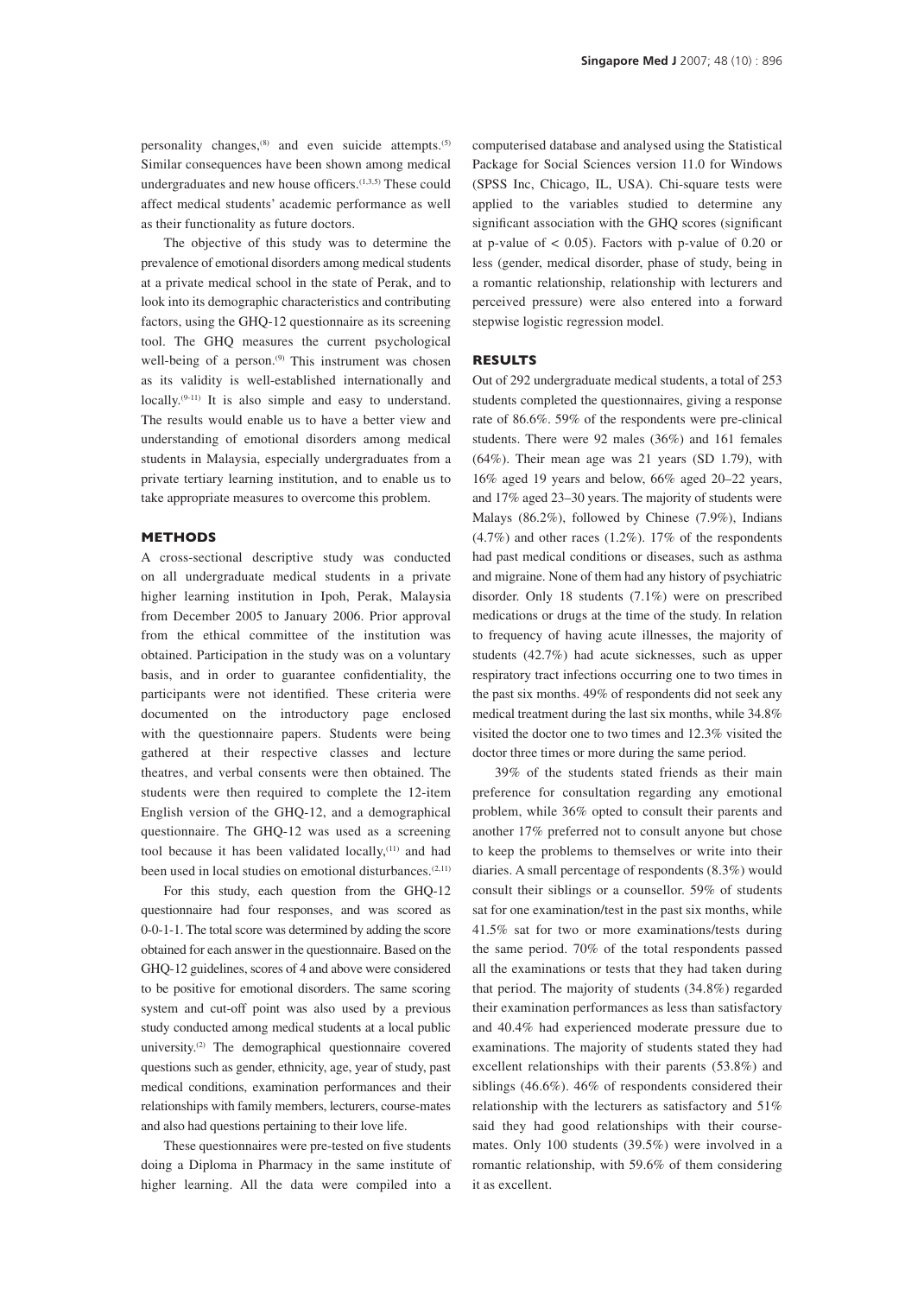A total of 117 respondents (46.2%) scored 4 and above in the GHQ scores, which was considered as positive for emotional disorders. There was no significant association between ethnicity, gender, age group, number of examinations taken, examination performances, past medical conditions and relationships with parents, siblings, course-mates or lecturers with high GHQ scores. Based on logistic regression, associations with positive GHQ scores for emotional disturbance were perceived pressure related to examinations, being in the first year and not being romantically involved. The prevalence of emotional disorders was higher in medical students in Phase 1 (50%) and Phase 3B (62.7%), but lower among students in Phase 2 (40.5%) and Phase 3A (28.3%). This produces an initial decreasing trend and a subsequent upward trend in the final phase. This study also found a higher prevalence of emotional disturbances among students who stated that they faced severe and extreme pressure due to examinations (68.3%), as compared to students who experienced less pressure. Respondents who were not involved in a romantic relationship were found to be more likely have having positive GHQ scores (51.7%) as compared to those who did (Table I).

## **DISCUSSION**

Stress during tertiary education and advanced academic training is inevitable.<sup>(3)</sup> Medical students will certainly need to be assessed to meet the minimum requirements. This assessment is unavoidably associated with some level of stress and anxiety.(12) Nonetheless, studies have shown that constant pressure and untreated emotional problems are associated with various negative complications including development of adulthood depression and behavioural disorders. Dahlin et al reported 5.4% of medical students in a Swedish university had suicidal thoughts during the previous year of the study, and 2.7% of students had made suicide attempts before.(5)

This study found that the prevalence of emotional disorders among the medical students was 46.2%, based on positive GHQ scores. Although it is slightly lower compared to the study by Aktekin et al, who reported that 47.9% of year two medical students at Antalya, Turkey had positive GHQ scores,<sup>(4)</sup> it is still higher than the results (41.9%) reported by a study done at another local public university, $(2)$  as well as results obtained in studies from Spain and the United Kingdom, where 30% and 31.2% of medical students in the respective countries had emotional

| Associated factors                   | Positive GHQ<br>score $(\%)$<br>$(\geq 4)$ | Negative GHQ<br>score $(\%)$<br>$(\leq 3)$ | p-value | Adjusted p-value |
|--------------------------------------|--------------------------------------------|--------------------------------------------|---------|------------------|
|                                      |                                            |                                            |         |                  |
| Phase I                              | 37 (50.0)                                  | 37 (50.0)                                  | 0.003   | 0.041            |
| Phase 2                              | 30(40.5)                                   | 44 (59.5)                                  |         | 0.88             |
| Phase 3A                             | 13(28.3)                                   | 33(71.7)                                   |         | 0.58             |
| Phase 3B*                            | 37(62.7)                                   | 22(37.3)                                   |         | 0.00             |
| Past medical conditions or diseases  |                                            |                                            |         |                  |
| Yes                                  | 26(61.9)                                   | 16(38.1)                                   | 0.026   | ns               |
| No                                   | 91(43.1)                                   | 120(56.9)                                  |         |                  |
| Pressure faced due to exams or tests |                                            |                                            |         |                  |
| No pressure and some pressure*       | 21(31.3)                                   | 46 (68.7)                                  | 0.000   | 0.000            |
| Moderate pressure                    | 37(36.6)                                   | 64 (63.4)                                  |         |                  |
| Severe pressure and extreme pressure | 56 (68.3)                                  | 26(31.7)                                   |         |                  |
| Relationship with lecturers          |                                            |                                            |         |                  |
| Poor and very poor                   | 14(66.7)                                   | 7(33.3)                                    | 0.015   | ns               |
| Satisfactory                         | 61(52.6)                                   | 55 (47.4)                                  |         |                  |
| Good                                 | 35 (35.0)                                  | 65(65.0)                                   |         |                  |
| Excellent                            | 7(43.8)                                    | 9(56.2)                                    |         |                  |
| In a romantic relationship           |                                            |                                            |         |                  |
| Yes                                  | 37 (37.0)                                  | 63(63.0)                                   | 0.023   | 0.042            |
| No                                   | 78 (51.7)                                  | 73 (48.3)                                  |         |                  |

Table I. Factors (p-value and adjusted p-value) significantly associated with emotional disorders among medical students in Ipoh, Perak, Malaysia (n = 253).

Gender and age not significant

ns: not significant

\* reference value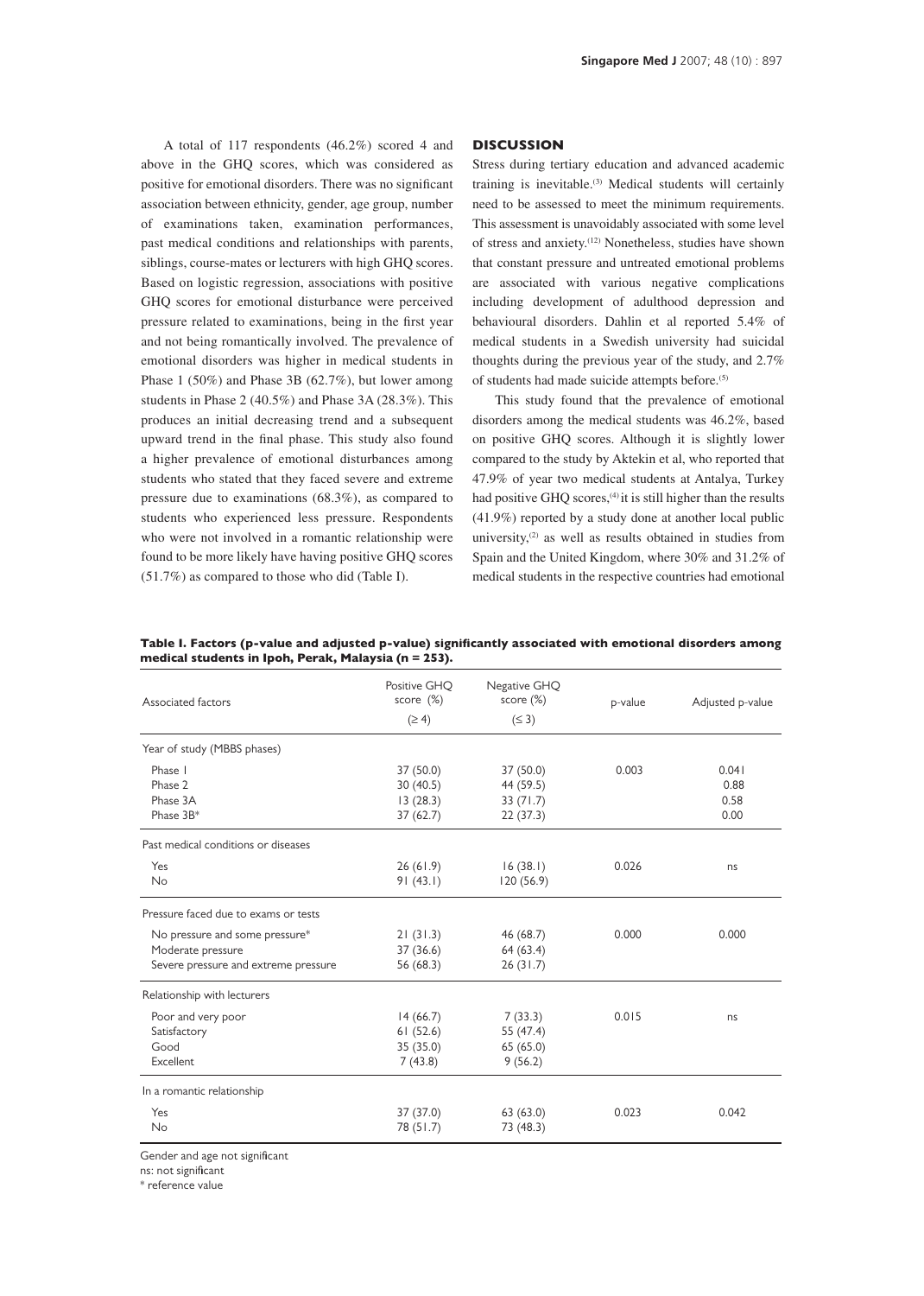disturbances.(13,14) Likewise, another study in Manchester demonstrated that 36% of medical students had scores exceeding the GHQ threshold.<sup>(15)</sup>

First year medical students (Phase 1) and final year students (Phase 3B) were found to have high GHQ scores. Stiff competition to enter medical schools had been highlighted by Sherina at el,<sup>(2)</sup> and Dahlin et al has also stated that the first year students also need to face the process of adjusting themselves to the medical education setting.(5) These factors might have contributed to emotional disturbances among the Phase 1 students. As for the senior students, they face high expectations to become competent doctors and to acquire good academic results to enable them to obtain places for postgraduate training.(16) Other studies have also demonstrated a high prevalence of emotional disorders among first year medical students,(5,15) senior students in the later stage of medical training and final year students.(16,17)

A study among new medical residency training doctors in Sao Paulo, Brazil, demonstrated that female doctors had higher levels of anxiety and depression.<sup>(1)</sup> Similarly, studies done in Sweden, Spain and Iran found that female medical students, on the whole, also reported higher levels of emotional disorders compared to male students<sup>(5,13,18)</sup> This present study did not find any significant direct association between gender and positive GHQ scores. A systemic review of emotional disturbances among US and Canadian medical students suggested psychological distress was probably higher among female students.<sup>(19)</sup> Nevertheless, the review concluded that information currently available was insufficient to draw a firm conclusion, as their results might have been influenced by other factors, and therefore further investigations were recommended. Studies done among the general population have also shown the association of certain chronic medical conditions with emotional problems.<sup>(20,21)</sup> A study in Finland found that prevalent asthma decreases life satisfaction and increases neuroticism, which may subsequently result in depression.<sup>(22)</sup> In this present study, it was found that medical students with a medical history of chronic diseases had higher GHQ scores (61.9%). Asthma and migraine were among the past medical conditions or diseases commonly stated by the students. Nonetheless, upon logistic regression analysis, the results did not show any significance (Table I).

Academic factors, particularly increased academic workload and fear of failure, are some of the sources of stress in a medical school. In the present study, students who experienced severe and extreme pressure due to examinations had a higher percentage of emotional disorders compared to those who perceived some pressure or no pressure at all because of examinations. This finding corresponds to the result of another local study.<sup>(2)</sup> Sender et al had also reported a significant association between high GHQ scores and strain in an academic environment.<sup>(13)</sup> Furthermore, the present study demonstrated that the majority of students considered their examination performances as less than satisfactory, which might have contributed to their level of emotional pressure pertaining to examinations. In terms of relationships, students who did not have a good relationship with their lecturers had reported high GHQ scores, which is consistent with the result attained by Sherina et al.<sup>(2)</sup> Good rapport and interaction with the academic staff are important for the students in obtaining support and help with regard to their academic performances, which might be lacking in those with high GHQ scores. However logistic regression did not show any significance (Table I).

Emotional disorders were also significantly associated with students who were not involved in a romantic relationship. For those who were involved, they probably had the option of disclosing their problems to their partners and seeking advice or support from them. A study in Iran also found that single medical students experienced higher levels of anxiety as compared to married students. (18) The other important finding was that the majority of students preferred to consult their friends when they had emotional problems, while 17% of them chose not to consult anyone. This finding corresponds to the result of a local study done among Malaysian adolescents.(23) For this group of students, emotional problems would mainly be discussed with their peers, and sometimes, they might not receive the proper attention, help or medical assistance required, especially for those who choose to keep their emotional problems to themselves.

As this study used a non-diagnostic screening tool, students that were found to have high GHQ scores need further assessments to determine and diagnose if they truly suffer from emotional disorders and require treatment. However, medical students were also found to have high scores on the Beck Depression Inventory (BDI) and State and Trait Anxiety Inventory (STAI), based on studies done in Turkey and Spain, which used these questionnaires apart from the GHQ.(4,13) The GHQ was found to be as equally effective as the other screening methods according to studies done among patients in the hospital and primary care settings.<sup>(24,25)</sup>

In dealing with stress and emotional disturbances, common coping strategies, such as obtaining support from family and friends, exercising and participating in spiritual and social activities, were all reported to have positive effects.<sup>(3,17,26)</sup> Besides that, compulsory one-to-one meetings and assessment sessions with advisers for all first-year medical students in a Canadian university have shown to be effective in detecting students with emotional disturbances and who were unlikely to seek help voluntarily.<sup>(26)</sup> The medical school involved in the present study has a mentor-mentee